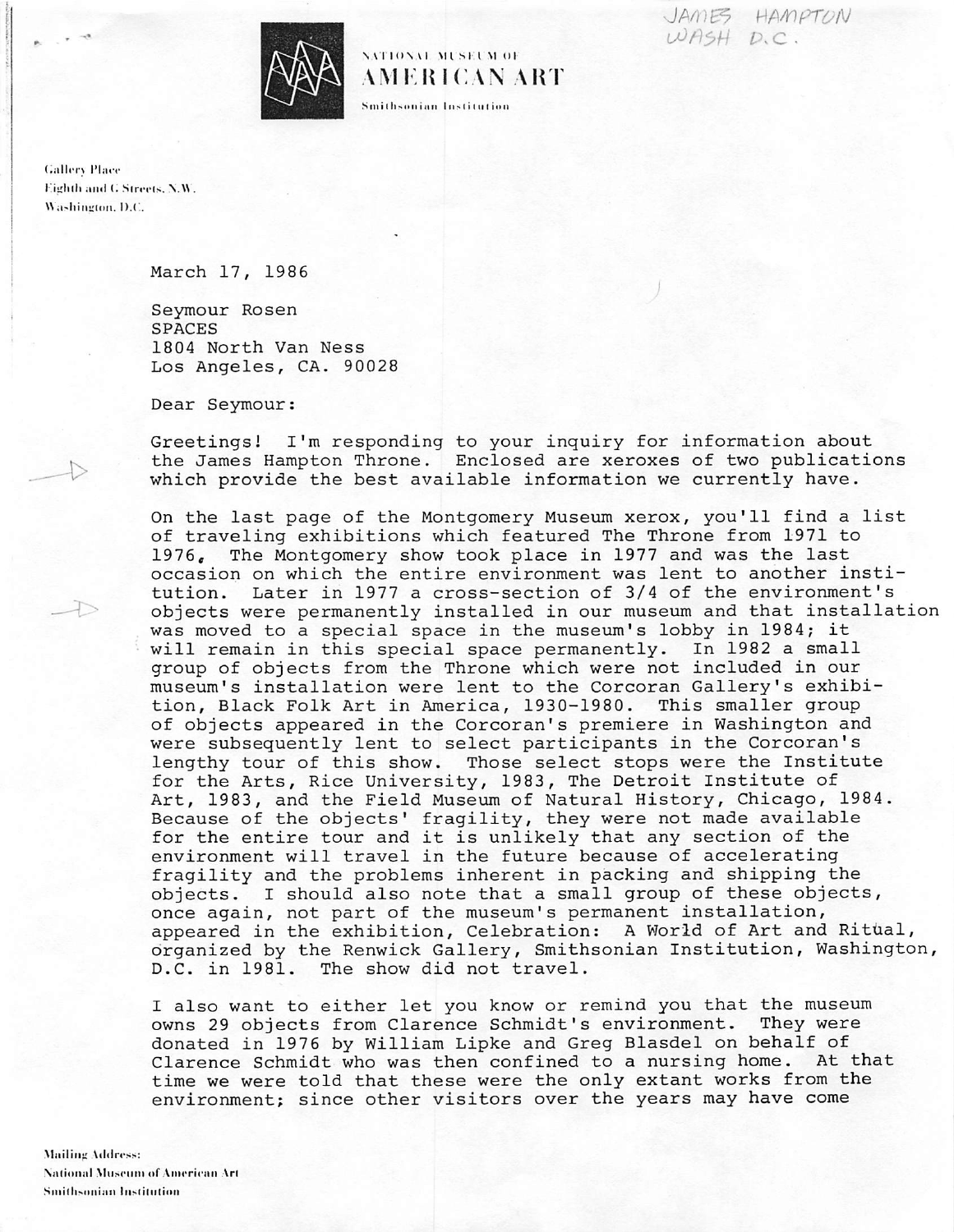away with objects, having the sole claim to extant objects has al-<br>ways seemed questionable to me but thus far I've found no way to prove or disprove this. None of these objects have been exhibited prove or disprove this. None or these objects have been exhibited<br>have an at athor mucoume since their acquisition but they are in here or a t ocher museums since their acquisition but they are find good condition, or as in as good condition as plastic dolls, tar, etc. can be.

The only other Smithsonian curator you should contact about environmental works owned by the Institution is Richard Ahlborn,<br>Curator, Cultural Life Division, Museum of American History, Washington, D.C. 20560. You should ask him for information about wa shington, D.C. 20000. Tou should ask him for information about the cement crosses of Brother Mayes, donated by Eleanor Dickinson who is in San Francisco and has done extensive video documentation of Mayes' site in Kentucky, if I recall correctly.

I'm delighted that the organization continues its most important activities in documenting and lobbying on behalf of these environments, and hope that the information I've provided proves helpful to the cause.

Sincerely,

Lynda Roscoe Hartigan A s s cant caracci Painting and Sculpture

enc.:  $2$